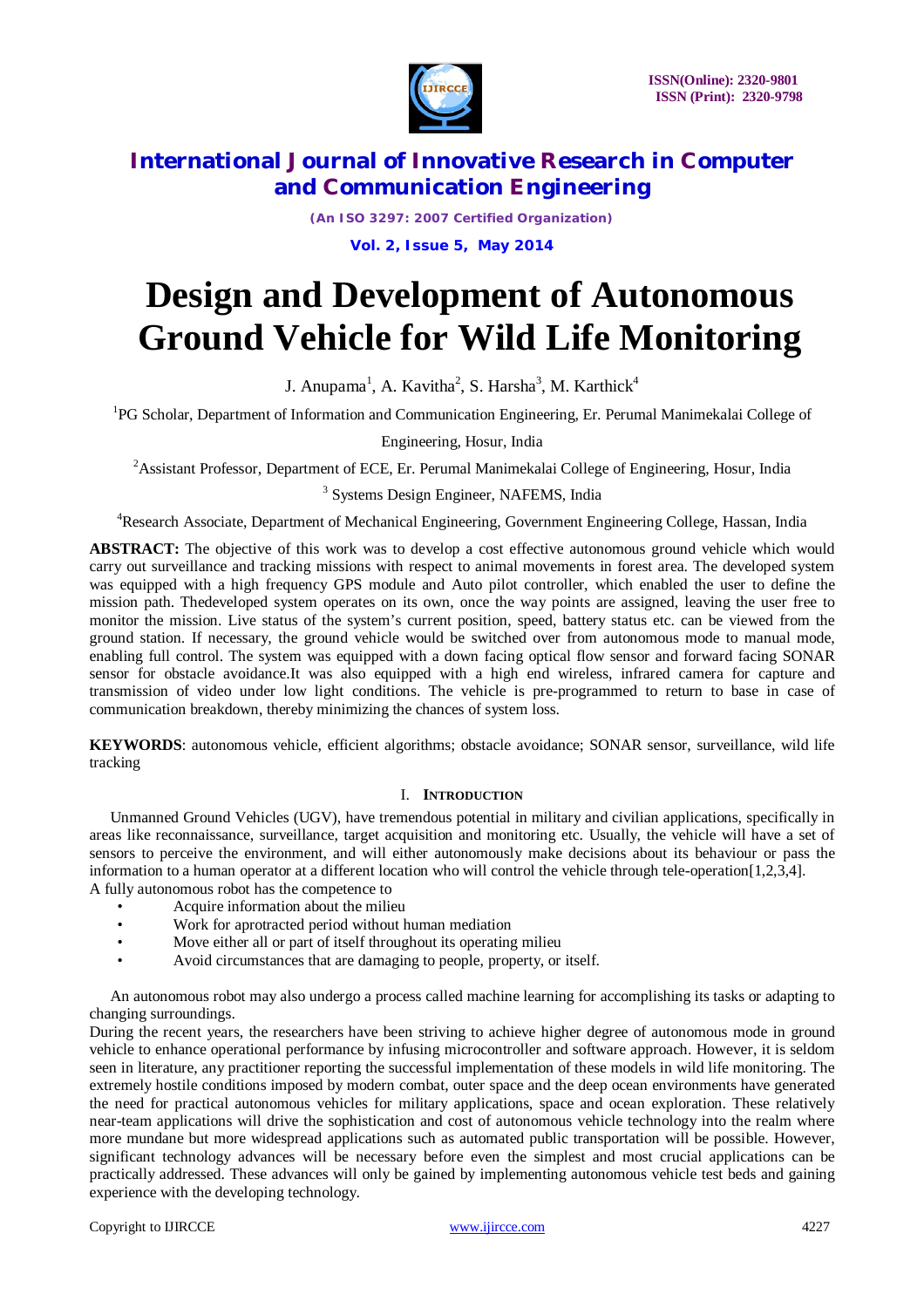

*(An ISO 3297: 2007 Certified Organization)*

#### **Vol. 2, Issue 5, May 2014**

In the following sections, the research efforts taken towards achieving autonomy, the structural analysis and the developmental challenges are reviewed in detail.

### II. **RELATED WORK**

Recent developments in technologies for sensing and control of autonomous unmanned ground vehicles (UGVs) have demonstrated the ability to accurately determine the position and velocity information; thereby leading to better performance of autonomous navigational abilities of UGVs [5]. In 1994, TakashiGomi, Koichi Ide and HirokuzuMatsuo, demonstrated the crucial technique employed in a non- Cartesian way of organizing software agents for the creation of a highly responsive control program [6].In 2007 a modification of an obstacle avoidance algorithm was proposed.A self-sustainable robust system, where the system is able to track the path of travel initially and later when the obstacle is detected, a new path is developed for the vehicle to travel [7]. The present work draws from these articles among others and extends the scope to include the design, analysis and testing of an autonomous ground vehicle for use in wildlife monitoring.

#### III. **HARDWARE AND SOFTWARE DESCRIPTION**

#### *Hardware Design*

The UGV acts as the surveillance vehicle for capturing video data from the atmosphere and transfers the data to ground station with the help of a wireless module. It can also be switched from autonomous mode to the ground station control mode with the help of wireless TTL module and controlling is done from the ground station. Computer-aideddesign was used to design the UGV as seen in Figure 1.



Figure 2: Isometric view of the body of UGV

The hardware consists of DC motors to drive the ground vehicle, a camera installed with remapping algorithm which ensures fail safe mechanism during any kind of signal loss.This would ensure that the robot would return to the base station (or pre-determined location) [8]. The Atmel ATmega2560 Microcontroller, chosen for its low cost, high efficiency and ease of programming, acts as processing hub for vehicle; it is fabricated with the following components:

- Auto pilot system
- GPS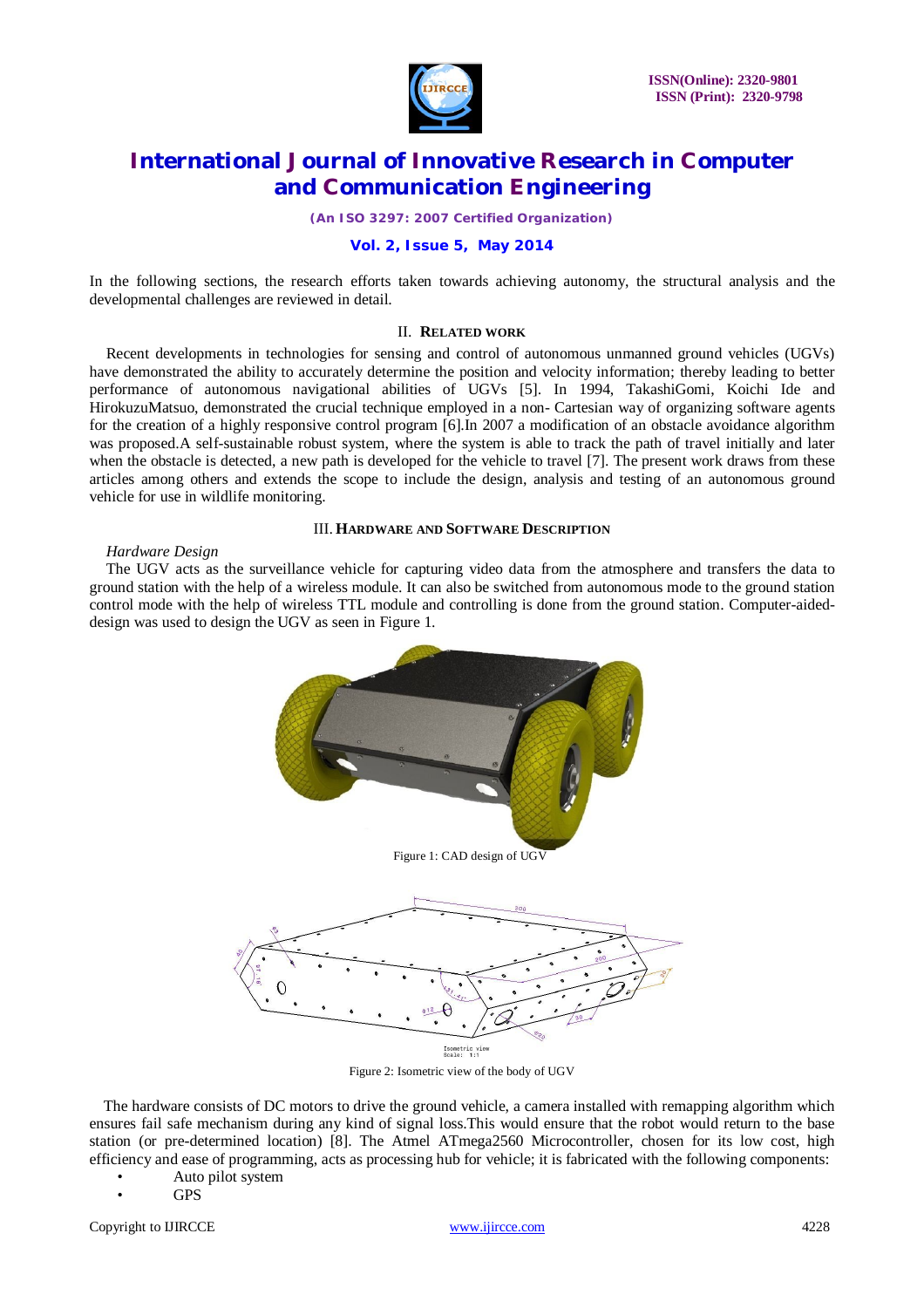

*(An ISO 3297: 2007 Certified Organization)*

### **Vol. 2, Issue 5, May 2014**

- Wireless Infrared Camera
- Electronic Speed Controller
- Optic flow and Ultrasonic Sensor
- Radio Trans-receiver



Figure 3: Block diagram of on board computer with sensors

### *Fabricated Model*

The outer structure (see figure 4 and 5)was fabricatedusing Acrylic material for the following reasons:

- can be molded into various shapes
- can withstand high stress and strain
- weather proof and shock proof property

The AGV is integrated with microcontroller, sensors, sonar, GPS, auto pilot controller, telemetry device, servo motors, ESC, gyro meter, accelerometer, magnetometer, barometer etc. to enable the wildlife monitoring application. The software was been compiled in Keil using Embedded 'C' language [9].



Figure 4: Fabricated model of the AGV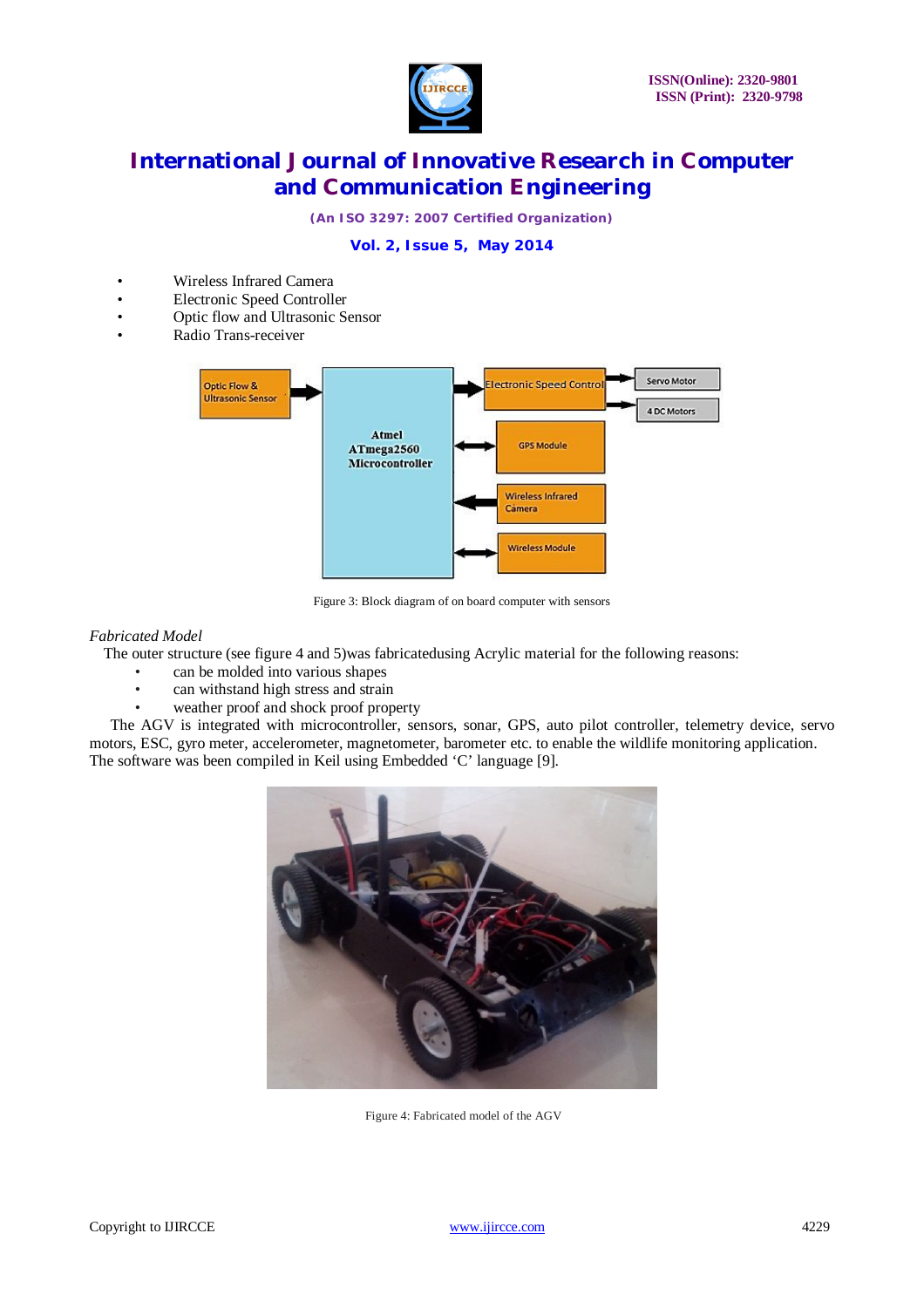

*(An ISO 3297: 2007 Certified Organization)* **Vol. 2, Issue 5, May 2014**



Figure 5: Completed model of the AGV

#### IV.**ANALYSIS AND TESTING**

In static structural analysis the focus was towards testing fortotal deformation. Von Mises stress which is also known as equivalent stress, shear stress and stress intensity was induced in the ground vehicle. The four wheels are fixed and given a load of 14.709 N, force acting towards downward direction as seen in figure 6. The yield strength of acrylic material is 69 MPa. For the applied load the Von Mises stress is 3.648 MPa, see figure 7. The result indicates thatthe ground vehicle can withstand the applied load with no structural compromise.For the applied load strain created is 1.3097e-3 mm.The resulting stress and elastic strain diagram is shown below.

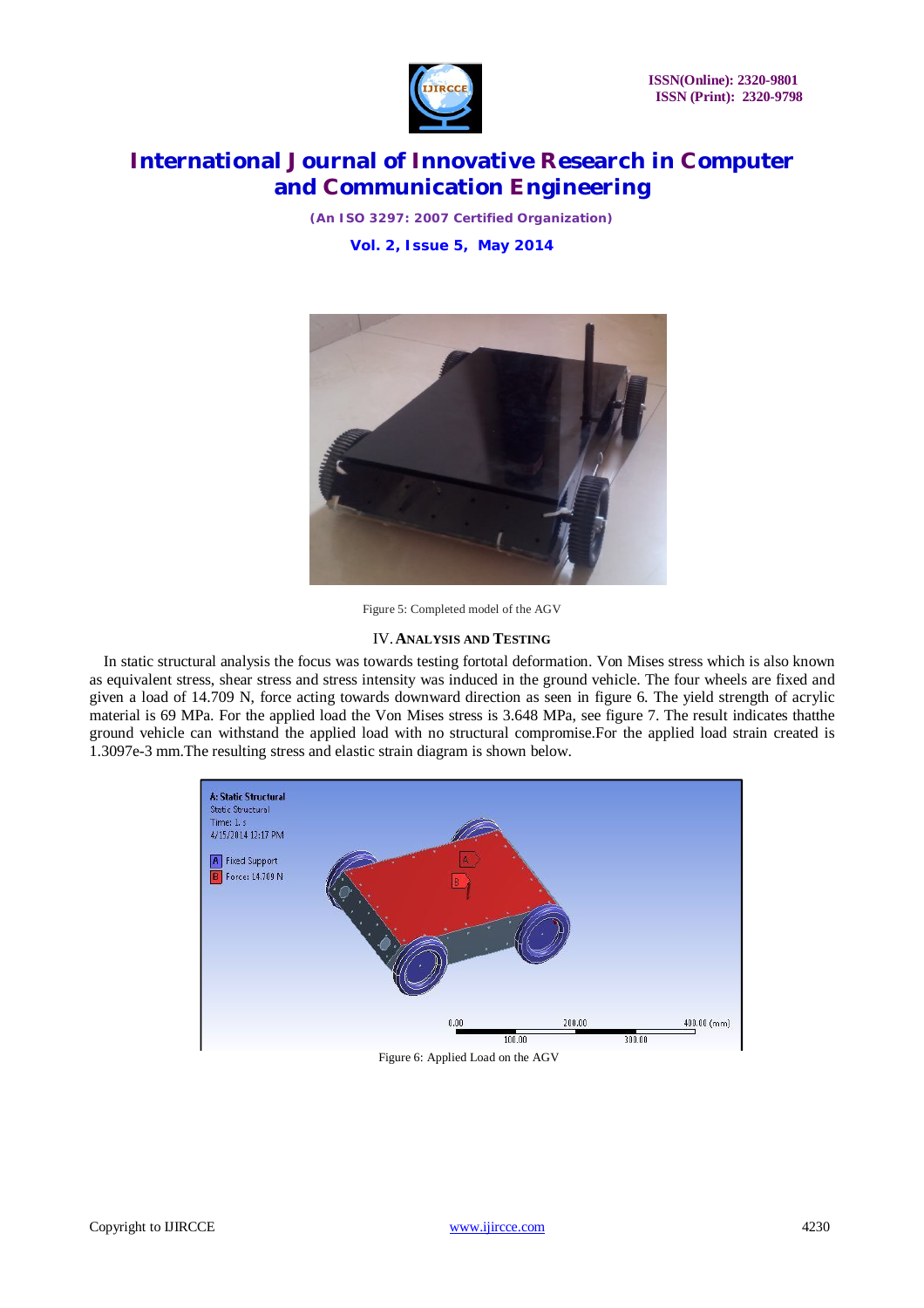

*(An ISO 3297: 2007 Certified Organization)*

**Vol. 2, Issue 5, May 2014**



Figure 7: Elastic Strain for the Applied Load

Distortion energy theory is widely considered the most preferred failure theory used in the industry. Von Mises stress is an excellent indicator of failure criterion. As seen in figure 8, the Von Mises stress on the AGV is lower than the yield strength of acrylic material. Similarly, the combination of the principal stresses would also allow us to calculate Von Mises strain or equivalent elastic strain as seen in figure 9.



Figure 8: Von Mises Stress for the applied Load

*Impact Analysis*

Since, it was proposed to operate the AGV in rough terrains, like forests, a mechanical impact analysis was conducted. Cad modelling for impact design has been carried out in Catia V5 R21 software [10]. The vehicle is tested by driving it into a test wall at 3 m/s and 10 m/s.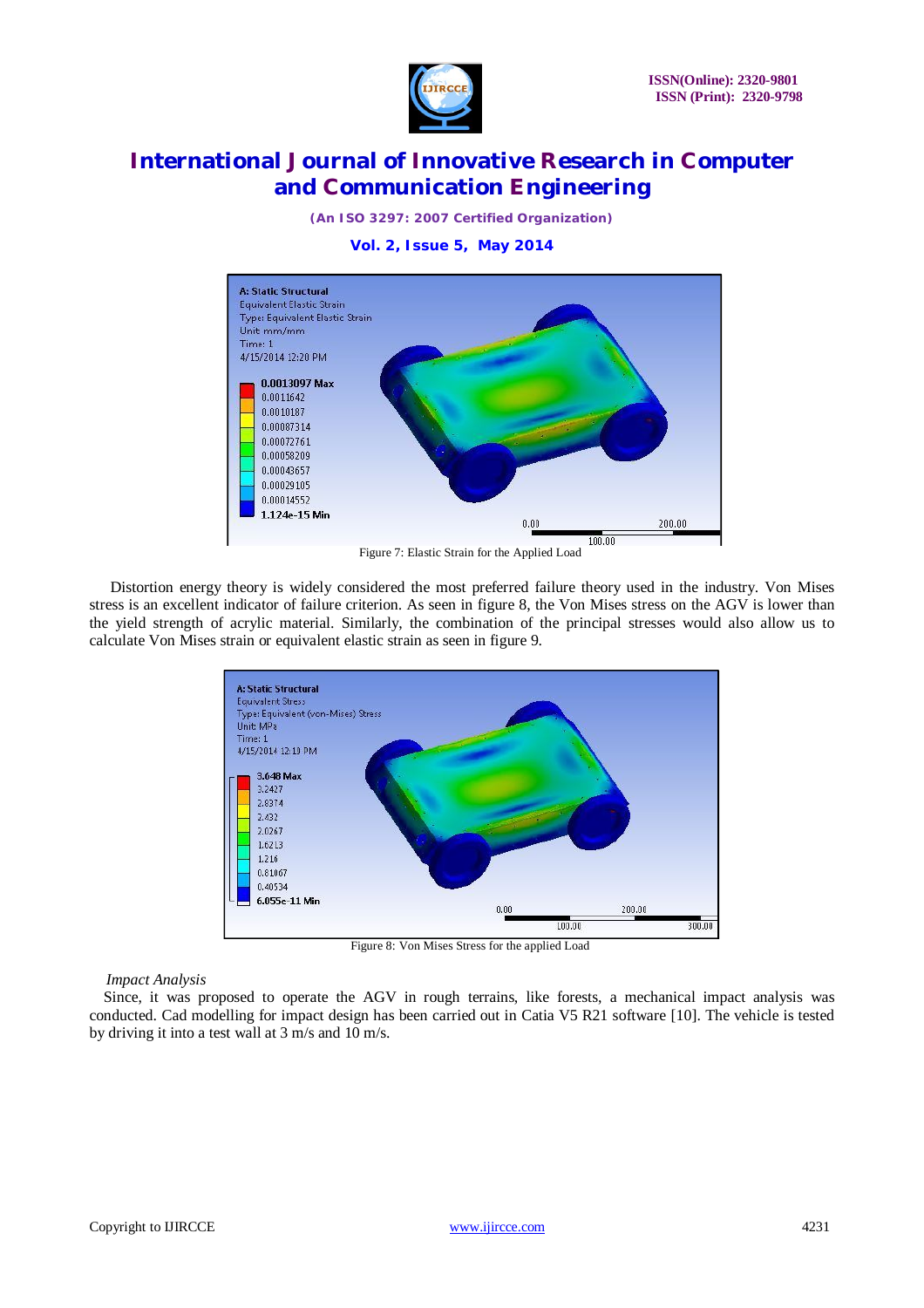

*(An ISO 3297: 2007 Certified Organization)*

**Vol. 2, Issue 5, May 2014**



Figure 9: Applied load

The model for the contact-impact force was developed while keeping in mind the material and the geometric properties of the colliding surfaces. The information on the relative positions and velocities contributed to the development of an efficient test model, as seen in figure 9, and also accounted for energy dissipation. These features were ensured with a continuous contact force model and the deformation (if any) is considered a continuous function during the total period of contact.



Figure 10: Directional Deformation along  $X - A$ xis

The deformation generated on the robot design is .0600044 for 3m\s velocity. The deformation is very low along xaxis as seen in Figure 10.

For the given velocity 3 m/s (figure 11), the Von-misses stress created in the AGV is 56.511 Mpa, the material did not fail because the yield strength of acrylic is 69 Mpa.For the given velocity 10 m/s (figure 12), the VonMises stress created in the AGV is 79.978 Mpa.At this velocity, the material would fail because the VonMises stress value is greater than the yield strength of the acrylic material.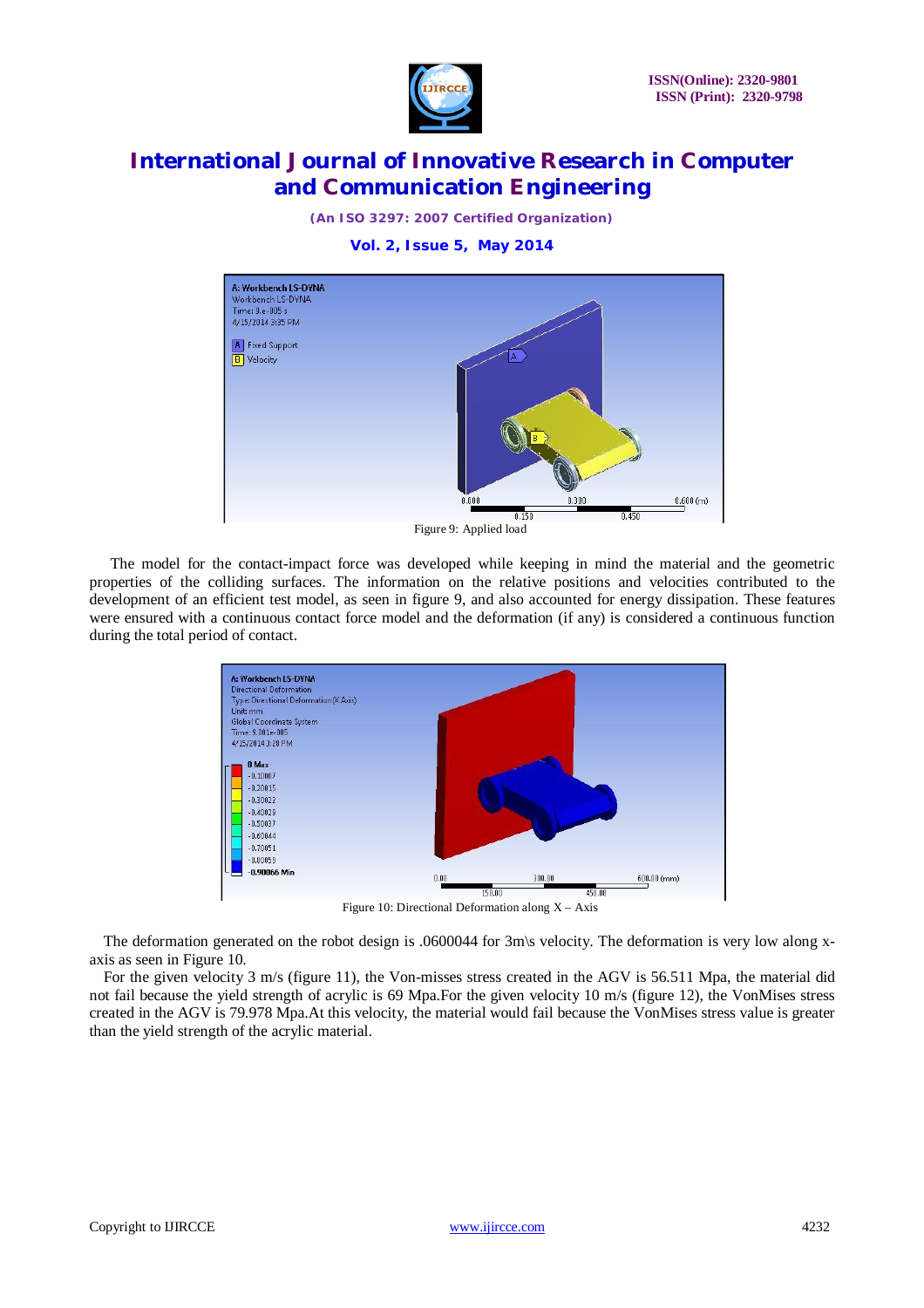

*(An ISO 3297: 2007 Certified Organization)*

#### **Vol. 2, Issue 5, May 2014**



Figure 11: Von Mises stress for 10 m/s velocity



Figure 12: Von Mises stress for 3 m/s velocity

#### V. **CONCLUSION AND FUTURE WORK**

The autonomous unmanned ground vehicle was developed successfully and tested for structural integrity. A literature review was conducted to study the sensor system used in autonomous UGV design, the challenges and techniques of autonomous UGV navigation. Based on the results as seen in the testing and analysis section, it was concluded that the system would be able to operate under harsh conditions, such as a forest zone, without compromising the intended mission.The future prospect of project is to develop an intelligent automated guided vehicle (i-agv) based on the current system, with defense functionalities. It can be achieved by introducing target locating and tracking mechanism. The autonomous system could also be equipped with functionalities like high definition image and video recording, terrain mapping, self-localization etc.Future systems could be developed utilizing an intuitive graphic user interface for UGV navigation and thereby allowing a single station operator to command multiple UGVs simultaneously. This would enable swarm technology or group behavior.

#### **REFERENCES**.

- 1. V. Sezer, C. Dikilita, Z. Ercan, H. Heceoglu, A. bner, A. Apak, M. Gokasan and A. Mugan, "Conversion of a conventional electric automobile into an unmanned ground vehicle (UGV)", Proceedings of the IEEE International Conference on Mechatronics, April 13-15; 2012.
- 2. A. Mohebbi, S. Safaee, M. Keshmiri and S. Mohebbi, "Design, Simulation and Manufacturing of a Tracked Surveillance Unmanned Ground Vehicle", Proceedings of the IEEE International Conference on Robotics and Biomimetices, December 14-18, 2010.